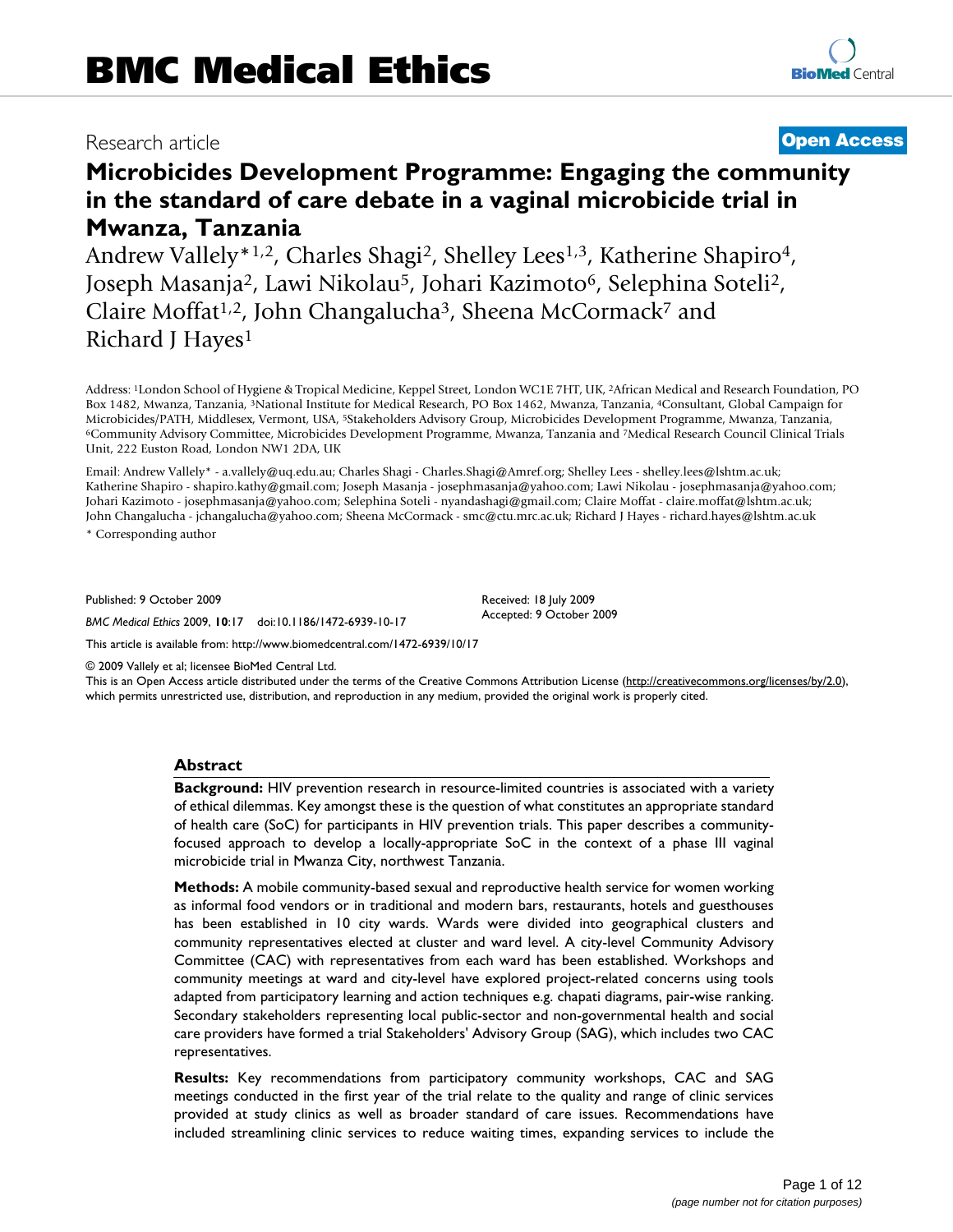children and spouses of participants and providing care for common local conditions such as malaria. Participants, community representatives and stakeholders felt there was an ethical obligation to ensure effective access to antiretroviral drugs and to provide supportive communitybased care for women identified as HIV positive during the trial. This obligation includes ensuring sustainable, post-trial access to these services. Post-trial access to an effective vaginal microbicide was also felt to be a moral imperative.

**Conclusion:** Participatory methodologies enabled effective partnerships between researchers, participant representatives and community stakeholders to be developed and facilitated local dialogue and consensus on what constitutes a locally-appropriate standard of care in the context of a vaginal microbicide trial in this setting.

**Trial registration:** Current Controlled Trials ISRCTN64716212

#### **Background**

There has been considerable debate over the last 10-15 years as to what constitutes an appropriate standard of health care (SoC) in the context of clinical trials conducted in resource-poor countries [[1](#page-10-0)[-3\]](#page-11-0).

HIV prevention trials present a number of unique ethical dilemmas for researchers [\[4](#page-11-1)[-12](#page-11-2)]. In many developed and developing countries, such trials are feasible only among vulnerable sub-populations at high-risk of HIV infection and sexually transmitted infections (STIs)[\[13](#page-11-3)[,14](#page-11-4)], where poverty, stigma and social exclusion are significant barriers to local health care access and decisions regarding SoC provision are therefore paramount [\[15](#page-11-5)[-18](#page-11-6)].

There is currently no international consensus on researchers' responsibility to meet the health needs of clinical trial participants or their obligations to the wider community from which participants are drawn. In 2000, the World Medical Association (WMA) revised the Declaration of Helsinki, stating in paragraph 29 that the "best current prophylactic, diagnostic and therapeutic methods" i.e. the highest possible SoC should be made available to people participating in clinical research [[19\]](#page-11-7). Guidelines produced subsequently by the UK Nuffield Council on Bioethics [[20\]](#page-11-8), the US National Bioethics Advisory Commission (NBAC) [\[21\]](#page-11-9), the Council for International Organization of Medical Sciences (CIOMS) [[22\]](#page-11-10) and UNAIDS [\[23](#page-11-11)] contradict this construct of SoC however and propose that it is ethically justifiable, under certain conditions, to provide less than the worldwide best standard. For example, both the NBAC and CIOMS guidelines recommend that clinical trial participants be given "established effective" therapy as a minimum whilst the Nuffield Council on Bioethics recommends:

*"where it is not appropriate to offer a universal* [i.e. 'worldwide best'] *standard of care, the minimum standard of care that should be offered to the control group is the best*

*intervention available for that disease as part of the national public health system"*.

More recently, international debate has shifted from these narrow definitions of SoC, in which researchers' obligation to subjects randomised to the placebo or control arms of HIV prevention trials are a particular focus, to a broader conceptualisation of SoC based on the principles of equity, social justice and beneficence that consider the overall health needs of trial participants and the community within which research is conducted [\[16](#page-11-12),[24](#page-11-13)]. This approach is supported by recent community-based research in East and Southern Africa, India and the United States, which has highlighted the pivotal role of community participation and the importance of open, effective dialogue between researchers and community stakeholders in the on-going SoC debate [\[12](#page-11-2),[17,](#page-11-14)[18](#page-11-6),[25](#page-11-15)].

Mwanza is one of six centres in sub-Saharan Africa participating in the Microbicides Development Programme (MDP), an international partnership for the development of vaginal microbicides for HIV prevention, funded by the UK Department for International Development and Medical Research Council (MRC)[[26\]](#page-11-16). A feasibility study [[27\]](#page-11-17) was carried out among an occupational cohort of women at increased risk of HIV infection and STIs in ten administrative wards in Mwanza City, northwest Tanzania between July 2002 and March 2005 in preparation for the on-going MDP301 randomized placebo-controlled efficacy and safety trial of the candidate vaginal microbicide PRO2000/5 Gel (Indevus Pharmaceuticals, USA), which started in November 2005. Women working in food and recreational facilities, including modern bars, traditional bars (known as *vilabu* or pombe shops in Tanzania), restaurants, hotels, guesthouses, groceries and as informal food vendors (known locally as *mamalishe*), are eligible to participate. Research conducted at a number of sites in Tanzania suggests that some women in this occupational group periodically supplement their income through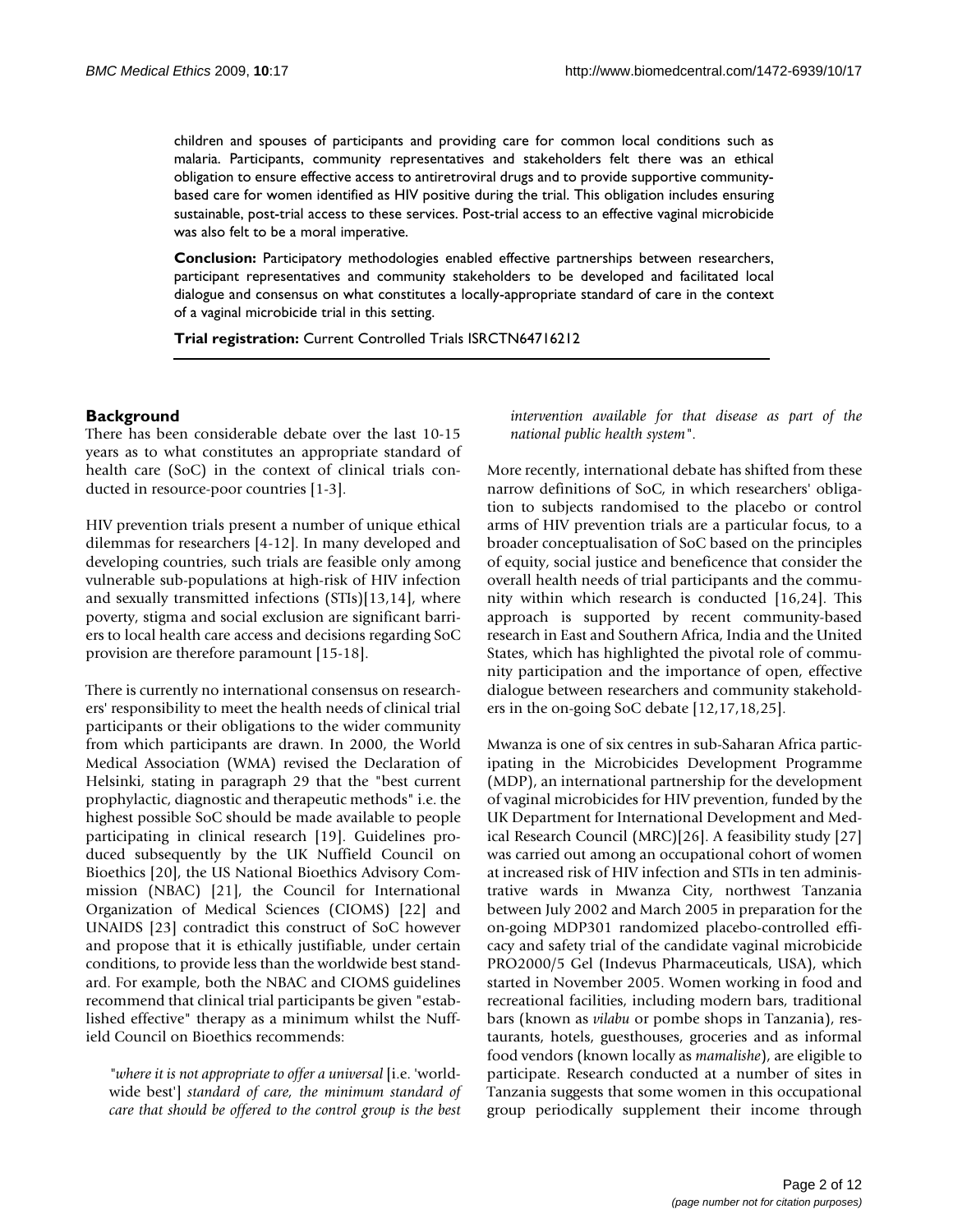transactional sex [[28,](#page-11-18)[29](#page-11-19)] and are hence at increased risk of STIs and HIV infection [\[27](#page-11-17),[30-](#page-11-20)[32\]](#page-11-21)

In this paper we describe how a locally-appropriate SoC package was developed by researchers, study participants and community stakeholders in the context of the MDP301 vaginal microbicide trial in Mwanza; present case studies to illustrate some of the ethical issues and dilemmas encountered during implementation; and critically appraise whether the strategies adopted have been successful in this setting.

## **Methods**

#### *Study population*

The design of the microbicide trial feasibility study in Mwanza and the baseline socio-demographic, behavioural and biomedical characteristics of study participants have previously been described [[27\]](#page-11-17). In brief, following participatory community mapping to identify eligible food and recreational facilities in ten administrative wards in Mwanza City, a community-based clinic was established in a guesthouse in each ward by October 2002. Study clinics provided free sexual and reproductive health services to participants including voluntary HIV counselling and testing; STI syndromic management; family planning advice and contraceptive methods; and health education. Participants found to be HIV positive were referred to a specialist local public health provider for clinical assessment and care which included antiretroviral provision if appropriate. In addition, a system of referral to a network of local non-governmental and communitybased organizations (NGOs and CBOs) providing care and support for participants and their families living with HIV and AIDS was established. Participants with general medical or gynaecological problems were referred to established local care providers for further clinical assessment. A total of 1573 women were enrolled and followed up at three-monthly intervals for a maximum of two years. The feasibility study ended in March 2005 with the completion of a small pilot study, conducted among 59 participants, to investigate the acceptability of HPTN035 Placebo Gel in this study population and the feasibility and acceptability of proposed clinical trial procedures [[33](#page-11-22)].

Following the successful completion of the feasibility and pilot studies in Mwanza, the MDP301 efficacy and safety trial started in November 2005. A total of 1146 HIV seronegative subjects have been enrolled into the main trial in Mwanza, with follow-up completed in mid-2009. Trial participants, and women who participated in the feasibility and/or pilot studies, are all eligible to receive free sexual and reproductive health services through the community-based study clinics and have access to ancillary care by referral (Table [1\)](#page-3-0).

#### *Community liaison*

During the Mwanza feasibility study, a community liaison system (CLS) was established, based on 78 geographical clusters of facilities in ten city wards [[34\]](#page-11-23), and has used participatory research tools to facilitate open dialogue and partnership working practices between researchers, study participants and community representatives [\[25](#page-11-15)]. The definition of 'community' adopted in Mwanza was conceived and articulated by study participants who perceived themselves not only as part of an occupational group, but as a discrete community with shared social ties, perspectives and experiences within a defined geographical location [[34](#page-11-23),[35\]](#page-11-24). Cluster, ward and city-level representatives have been elected in a process facilitated by the site Community Liaison Officer (CLO) and a Community Advisory Committee (CAC) established. In community workshops at ward and city level, listing, ranking, diagramming and other techniques were used to capture and prioritise project-related concerns, including issues related to the scope and quality of health services provided by study clinics to participants, their families and the broader community [[25\]](#page-11-15). With the start of the MDP301 trial in Mwanza, the CLS has been consolidated and expanded with new facility clusters and associated representatives developed in close consultation with the community. Participatory community workshops have continued every 4- 6 months during the main trial in order to monitor community perceptions of the study and in particular, to ensure that decisions about clinical services provided by or through the project are taken in consultation with 'primary' stakeholders i.e. potential and actual study participants.

#### *Stakeholders Advisory Group*

During the feasibility study, researchers established links at all levels with key local public-sector, non-governmental and community-based stakeholders providing health and social support in Mwanza ('secondary stakeholders'). Senior staff provided six-monthly progress updates to the Mwanza City HIV/AIDS Management Committee, which provided a useful forum in which to discuss a broad range of issues with representatives from the local public and non-governmental sector, including SoC and the ethics of trial participation in vulnerable communities. These meetings led to the formation of a project-specific Stakeholders Advisory Group (SAG) in June 2006, designed to complement the guidance and advice provided through the CAC. During the MDP301 trial, the SAG has continued to meet routinely every 4-6 months to review progress and to make suggestions as to how clinical care for trial participants could be consolidated, improved or delivered in alternative ways. The SAG now includes representatives from the City health department, local public health providers, non-governmental and community-based organi-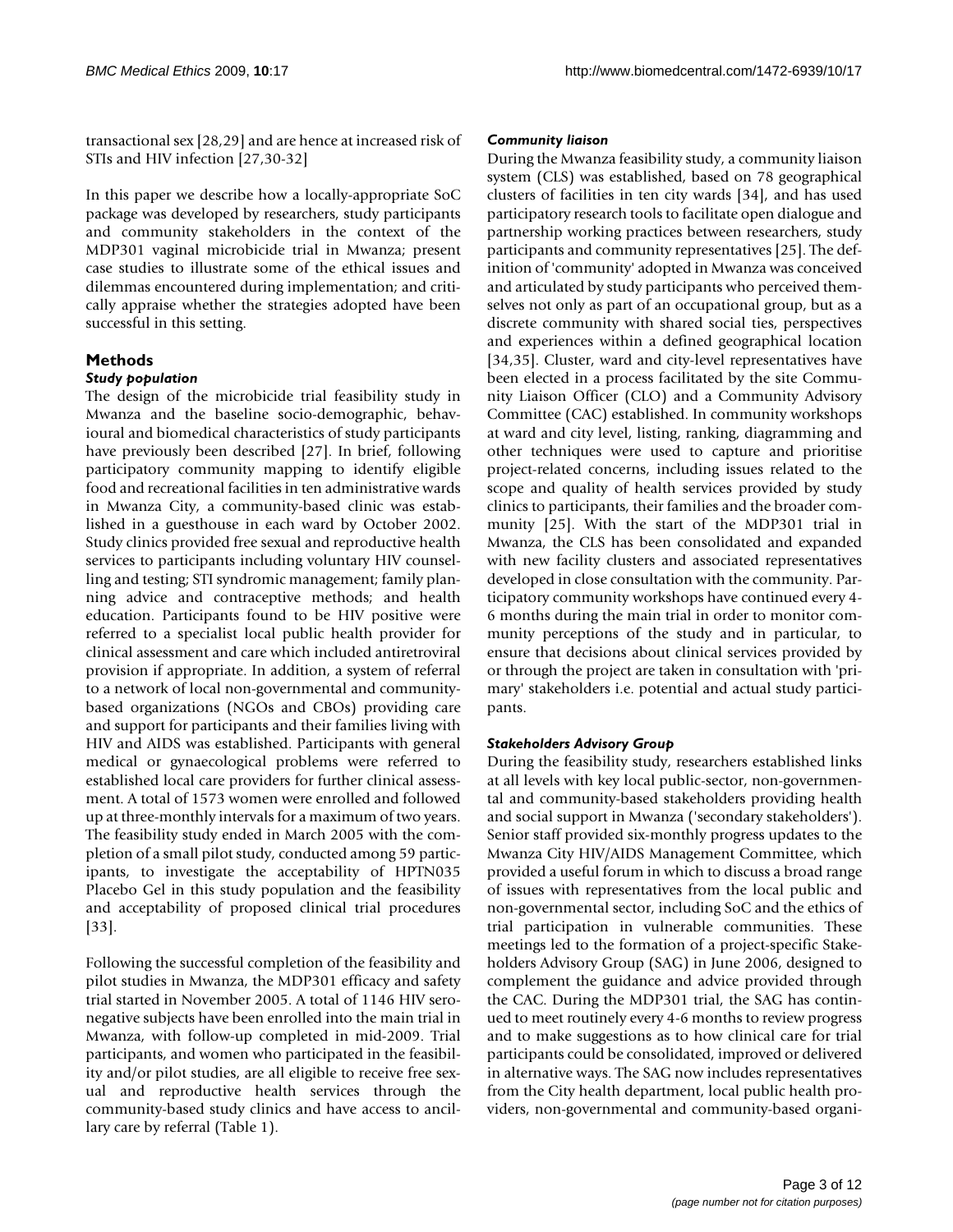#### <span id="page-3-0"></span>**Table 1: MDP301 Mwanza clinical care package**

#### **Eligibility criteria: summary of those eligible to receive clinical care package provided through study clinics and referral services**

All current MDP301 trial participants (scheduled clinical review as per trial protocol plus drop-in visits at any time) All women who attended a screening visit for the MDP301 trial but were subsequently excluded or decided not to enrol (drop-in visits at any time) All women who participated in the MDP Mwanza feasibility or pilot study (drop in visits at any time) Male sexual partners of any of the above women were eligible for STI referral services

#### **Summary of care provided in study clinics and via referral services**

#### *Management of STIs/RTIs*

Syndromic STI management (based on national guidelines produced by the MoH in Tanzania[\[36](#page-11-25)]) supplemented by vaginal pH for bacterial vaginosis and collection of genital specimens and venepuncture according to trial Standard Operating Procedures (SOPs)

Clinical management subsequently adjusted as appropriate at next clinic visit based on laboratory test results (*N. gonorrhoeae, C. trachomatis, T. vaginalis, Herpes simplex type-2*, syphilis, bacterial vaginosis)

Sexual partners are advised to attend a designated collaborating local service provider for free STI care (women provided with referral slips; anonymised notification sent to a designated local STI care service provider)

#### *HIV diagnosis and care*

Voluntary HIV testing and counselling (VCT): same-day service using parallel rapid diagnostic tests supplemented by laboratory-based ELISA confirmation as appropriate and as specified in site SOPs

Women found to be HIV seropositive at the MDP301 screening visit, who seroconvert during the trial or who were diagnosed as HIV seropositive during the feasibility study are referred to a local collaborating specialist centre providing free HIV clinical care and support, including CD4 count estimation, diagnosis and management of tuberculosis and opportunistic infections, antiretroviral drug therapy and clinical monitoring Counselling and support for women found to be HIV positive is provided at study clinics and via a local referral network established with CBOs and NGOs in Mwanza through the community liaison system. Free specialist support for women living with HIV is also available through this network e.g. legal advice regarding land and housing issues and related permanency arrangements

#### *Family planning*

Free counselling and advice regarding different forms of family planning are provided in study clinics, which also provide condoms, combined oral contraceptives and Depo-Provera injections as appropriate

Women requesting tubal ligation or intrauterine contraceptive devices (IUCD) are referred to local designated service providers

*Gynaecology, general medical and child health services*

General medical and genital examinations are conducted in all subjects at the MDP301 screening visit. Genital examination is subsequently scheduled at three-monthly intervals in the MDP301 trial protocol. General and genital examinations are also available as indicated at any time Women found to have a gynaecological abnormality (e.g. suspected carcinoma of the cervix identified macroscopically on speculum examination) are referred to a designated specialist who provides expedited care on a private patient basis. Referral costs are routinely met by the study. Summary medical reports are provided to the study team for filing in patient clinical record folders

Women found to have a general medical condition (e.g. hypertension, diabetes) are referred to one of several local physicians. Referral costs are met by the study as required

Participants requesting services or advice for their children (e.g. for childhood fever or other medical conditions) are advised to attend free local child health clinics for assessment and clinical management and are not treated for malaria or other conditions at MDP Mwanza study clinics

sations (NGOs and CBOs) active in HIV care and support and two representatives from the CAC.

#### *Ethical approval*

Ethical clearance for the feasibility study and the MDP301 clinical trial in Mwanza was obtained from the National Medical Research Coordinating Committee in Tanzania and the Ethics Committee of the London School of Hygiene and Tropical Medicine UK. Written informed consent (signature or witnessed thumbprint) is obtained from all participants prior to enrolment.

A SoC statement, encapsulating the clinical care package described in Table [1](#page-3-0) above, was ratified by the Ethics Committees in Tanzania and UK and by the Mwanza Community (CAC) and Stakeholders (SAG) Advisory Groups prior to the start of the main trial.

## **Results**

#### *Community workshops and CAC meetings*

Community workshops in Mbugani, Pamba, Igoma and Nyamanoro wards conducted between October and December 2006 highlighted a variety of issues related to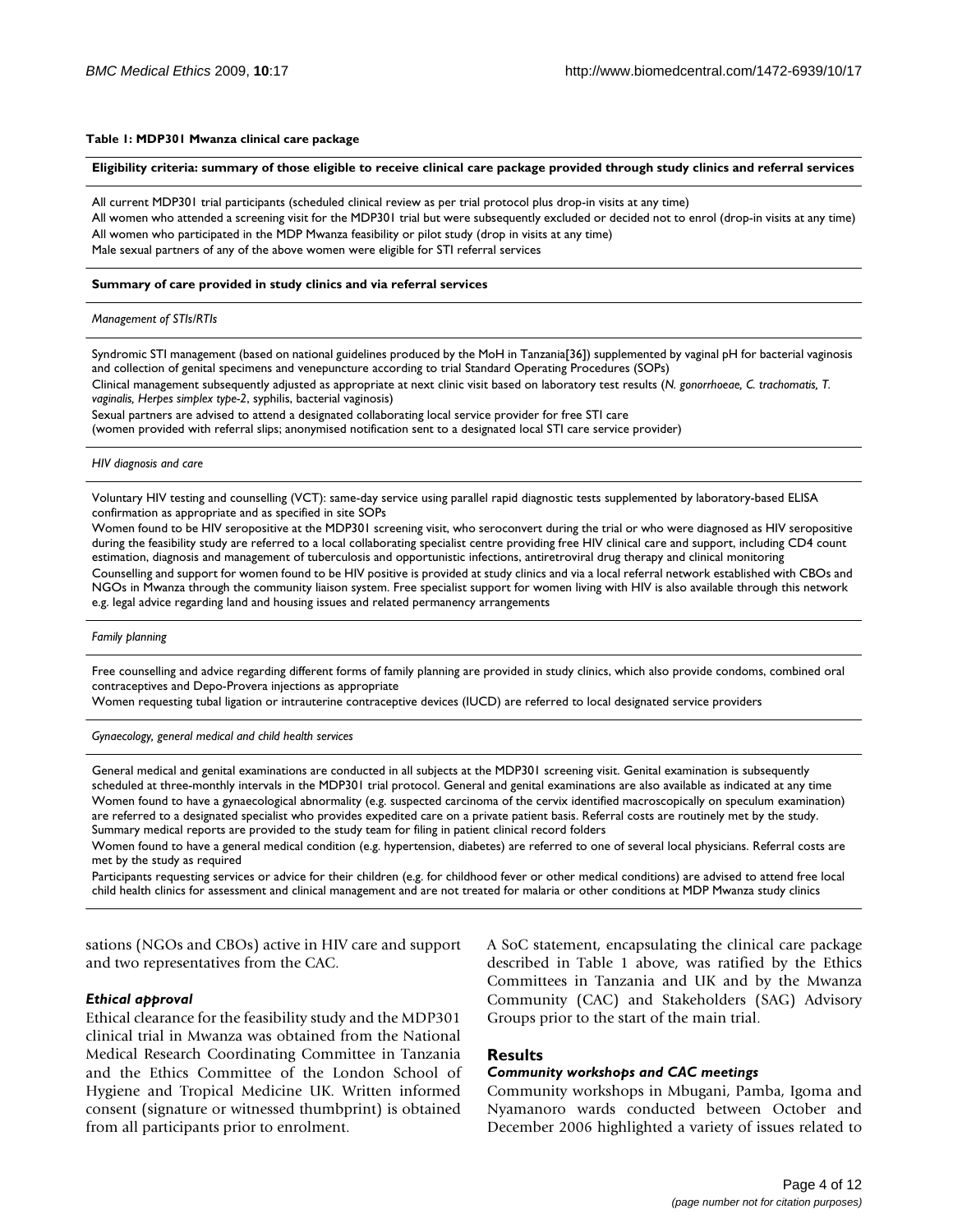the scope and range of clinical services provided during the first year of the MDP301 trial in Mwanza that were further investigated during two participatory CAC meetings conducted in January and February 2007. Listing, ranking, diagramming and pairwise matrices were used (Figure [1](#page-4-0)) to establish a list of priority concerns, many of which were similar to those highlighted during workshops held as part of the earlier feasibility study [\[25](#page-11-15)] (Table [2](#page-5-0)). For example, the change from metal vaginal specula in the feasibility study to single-use plastic instruments in the main trial has been associated with a reduction in rumours and concerns about the safety of genital examination associated with perceptions about the cleanliness of re-useable instruments. Blood taking remained a concern in the first year of the trial but community perceptions that blood might be collected and sold for witchcraft purposes were less common, following a variety of initiatives introduced during the feasibility study [[25\]](#page-11-15).

Priority concerns during both the feasibility study and the main trial were primarily related to immediate issues of current clinical service provision and the need to address timeliness, efficiency and certain specific procedural matters (e.g. reimbursement levels; venepuncture) rather than broader standard of care issues. Requests to broaden the scope of services provided, in order that the children and spouses of participants could receive treatment at study clinics (rather than by referral), were raised in the feasibility study and the main trial. Access to care and support services for women living with HIV and AIDS, including antiretroviral therapy, was raised during the feasibility study workshops but appeared of less concern in the main

<span id="page-4-0"></span>

Figure 1 **This figure is a photograph titled Using seeds to rank priorities**.

trial, when specialist referral services had already been established for some time. Concerns about ensuring posttrial access to an effective microbicide gel were expressed only in the later series of workshops.

### *Stakeholders Advisory Group recommendations*

The SAG has considered SoC issues since its inception and in contrast to the community group, has focussed primarily on broader ethical issues related to clinical service provision for study participants, their families and the wider community (Figure [2\)](#page-6-0). Stakeholders felt that to provide more than the best care available locally or to attempt to provide the 'worldwide best care' to trial participants would be coercive and unethical in this setting since it would not be possible to extend such services beyond those participating in the trial or to sustain such levels of care following trial cessation. In order to support local health systems and human resource capacity development, researchers were strongly advised to continue working within existing structures and to avoid setting up parallel systems wherever possible. Stakeholders also stressed concerns that client referrals from research clinics could risk stretching already overburdened local health services; and the importance of ensuring appropriate resource inputs to offset such risks. The SAG also debated concerns raised by the CAC and emphasised to the research team the critical importance of maintaining effective community engagement in the management and implementation of the trial in order to ensure that study health services continue to be delivered in a locally-appropriate, acceptable and effective manner.

#### *Issues and constraints in implementation*

Having agreed the guiding principles for a locally-appropriate SoC package for study participants through consultation with the CAC and SAG, the research team encountered considerable difficulties successfully implementing the clinical care package (Table [1\)](#page-3-0) due to a combination of logistical and socio-cultural factors, in response to which a variety of corrective actions have been taken (Table [3](#page-7-0)).

Despite these significant contextual factors, progress has been made in meeting the four SAG recommendations. The project has established collaborative agreements with local service providers, which have secured funding through government and external donors in the mediumto-long term ensuring treatment and care services for women living with HIV and AIDS can be sustained beyond the end of the MDP301 trial in Mwanza. To ensure post-trial access to a successful vaginal microbicide, a register of trial participants is being collated that will facilitate community tracing and subject enrolment into future named-client phase IV trials. Referral services have been established for sexual partners of study partici-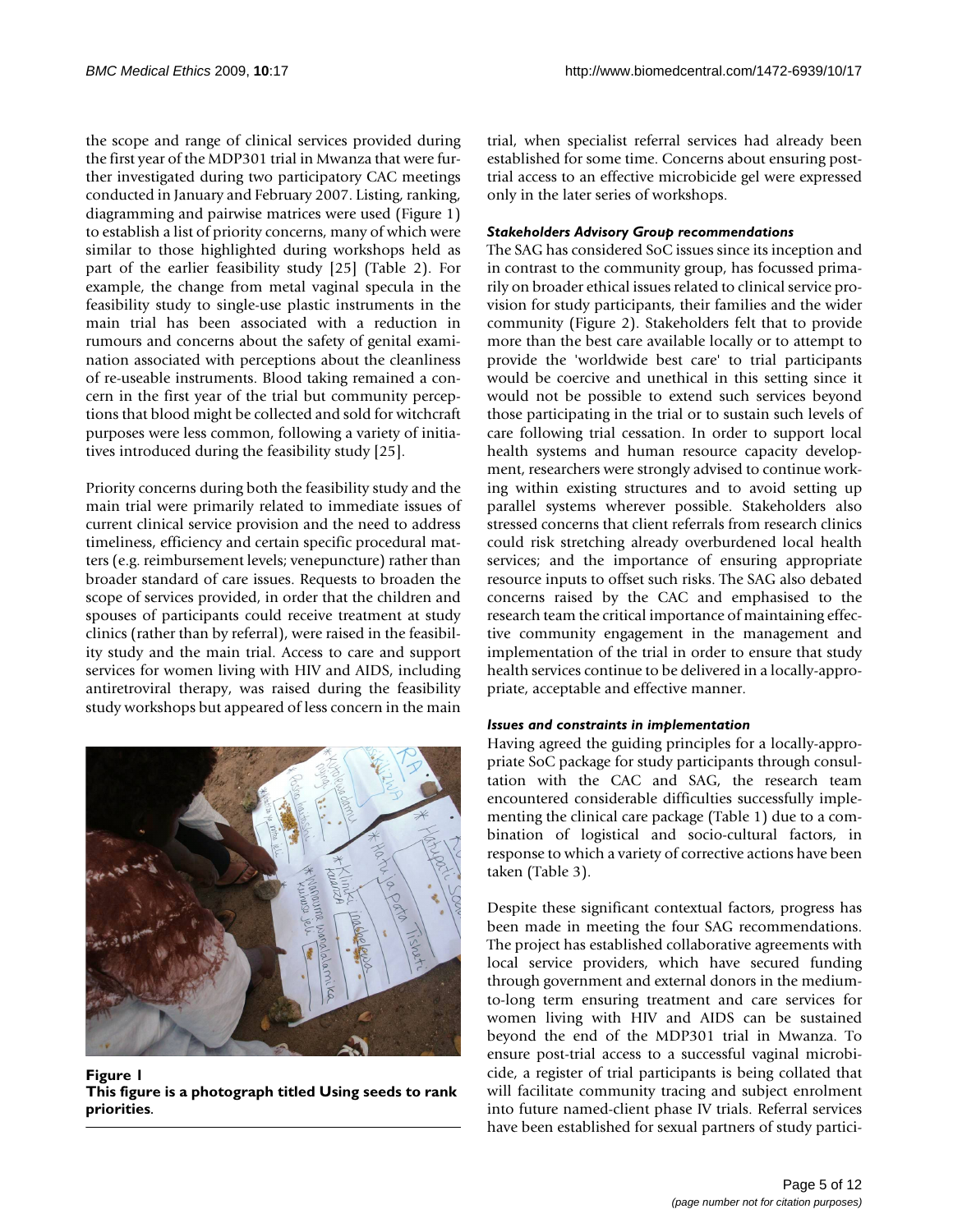| <b>Feasibility study</b>                              |                                                                                                                                             | <b>MDP301</b> clinical trial                  |                                                                                                                                                                     |
|-------------------------------------------------------|---------------------------------------------------------------------------------------------------------------------------------------------|-----------------------------------------------|---------------------------------------------------------------------------------------------------------------------------------------------------------------------|
| <b>Issue</b><br>(ranked in order of priority)         | Comments by workshop<br>participants (Sep 03 -- Mar 04)                                                                                     | <b>Issue</b><br>(ranked in order of priority) | Comments by workshop<br>participants (Oct 06 -- Feb 07)                                                                                                             |
| 1. Blood taking                                       | 'why do you take so much blood every<br>time?'                                                                                              | 1. Allowances/reimbursal for<br>participation | life is becoming expensive and<br>allowances are not enough -- why can't<br>they be raised?'                                                                        |
|                                                       | 'blood might fall into the wrong hands<br>and be sold for witchcraft purposes'                                                              |                                               | 'some of us have not received project<br>T-shirts but others have already got<br>theirs'                                                                            |
|                                                       |                                                                                                                                             |                                               | 'we are supposed to get a soda and a<br>snack when we arrive at the clinic but<br>sometimes we are not given'                                                       |
| 2. Allowances                                         | 'we are losing money when we come to<br>clinic'                                                                                             | 2. Range and quality of services<br>provided  | 'staff sometimes don't listen as much<br>as they could'                                                                                                             |
|                                                       |                                                                                                                                             |                                               | 'clinics start late and are taking too<br>long -- we spend the whole day there'                                                                                     |
|                                                       |                                                                                                                                             |                                               | 'we want to bring our children when<br>they are sick'                                                                                                               |
|                                                       |                                                                                                                                             |                                               | 'why can't you treat simple things like<br>malaria?'                                                                                                                |
|                                                       |                                                                                                                                             |                                               | 'are the lab tests trustworthy? Why are<br>[HIV] tests not in little envelopes like<br>before?                                                                      |
|                                                       |                                                                                                                                             |                                               | 'why are some lab results not available<br>when we come back to clinic?"                                                                                            |
|                                                       |                                                                                                                                             |                                               | 'what will happen once I finish [the<br>trial] -- can I still get service at the<br>study clinic?'                                                                  |
| 3. Speculum examinations                              | 'how do we know the speculum is safe<br>[clean]?'                                                                                           | 3. Blood taking                               | 'they are taking too much blood --<br>every time two bottles'                                                                                                       |
|                                                       |                                                                                                                                             |                                               | 'after the blood test my heart was<br>irregular for one week <sup>1</sup><br>'one time after blood was taken I had                                                  |
|                                                       |                                                                                                                                             |                                               | pain in my arm for three days'                                                                                                                                      |
| 4. Range and quality of clinical<br>services provided | 'why can't we bring our children to the<br>clinic when they are sick?"                                                                      | 4. Stigma                                     | 'people think that the bags [given to<br>all participants at screening] used to<br>collect gel must be for ARVs and that<br>we must be positive'                    |
|                                                       | 'you should treat malaria and fever in<br>children'                                                                                         |                                               | 'the community is doubting that all<br>those who join the project are HIV<br>negative we guess at least 40%<br>should be positive'                                  |
|                                                       | 'our men don't like to go to hospital<br>[for STI treatment] - why can't we<br>bring them to the clinic'                                    |                                               |                                                                                                                                                                     |
|                                                       | 'sometimes we wait a long time to be<br>seen'                                                                                               |                                               |                                                                                                                                                                     |
|                                                       | 'some tests take a long time to come<br>back'                                                                                               |                                               |                                                                                                                                                                     |
|                                                       | 'I went [to another clinic] and got my<br>result straight away after I had already<br>waited a long time for my result from<br>your clinic' |                                               |                                                                                                                                                                     |
|                                                       | 'how can you help me if I am/become<br>HIV positive?'                                                                                       |                                               |                                                                                                                                                                     |
| 5. Stigma and confidentiality                         | 'people think that clinics are only for<br>people who are HIV positive'                                                                     | 5. Issues related to study gel                | 'the gel increases wetness makes<br>men think there is some abnormality'                                                                                            |
|                                                       | 'my photograph might appear in the<br>newspaper with my HIV result'                                                                         |                                               | 'the project needs to provide<br>information to men to educate them<br>about gel'<br>'what will happen if gel is effective; will<br>study volunteers get a supply?" |

## <span id="page-5-0"></span>**Table 2: List of key community concerns related to participation in the Mwanza feasibility study and MDP301 trial**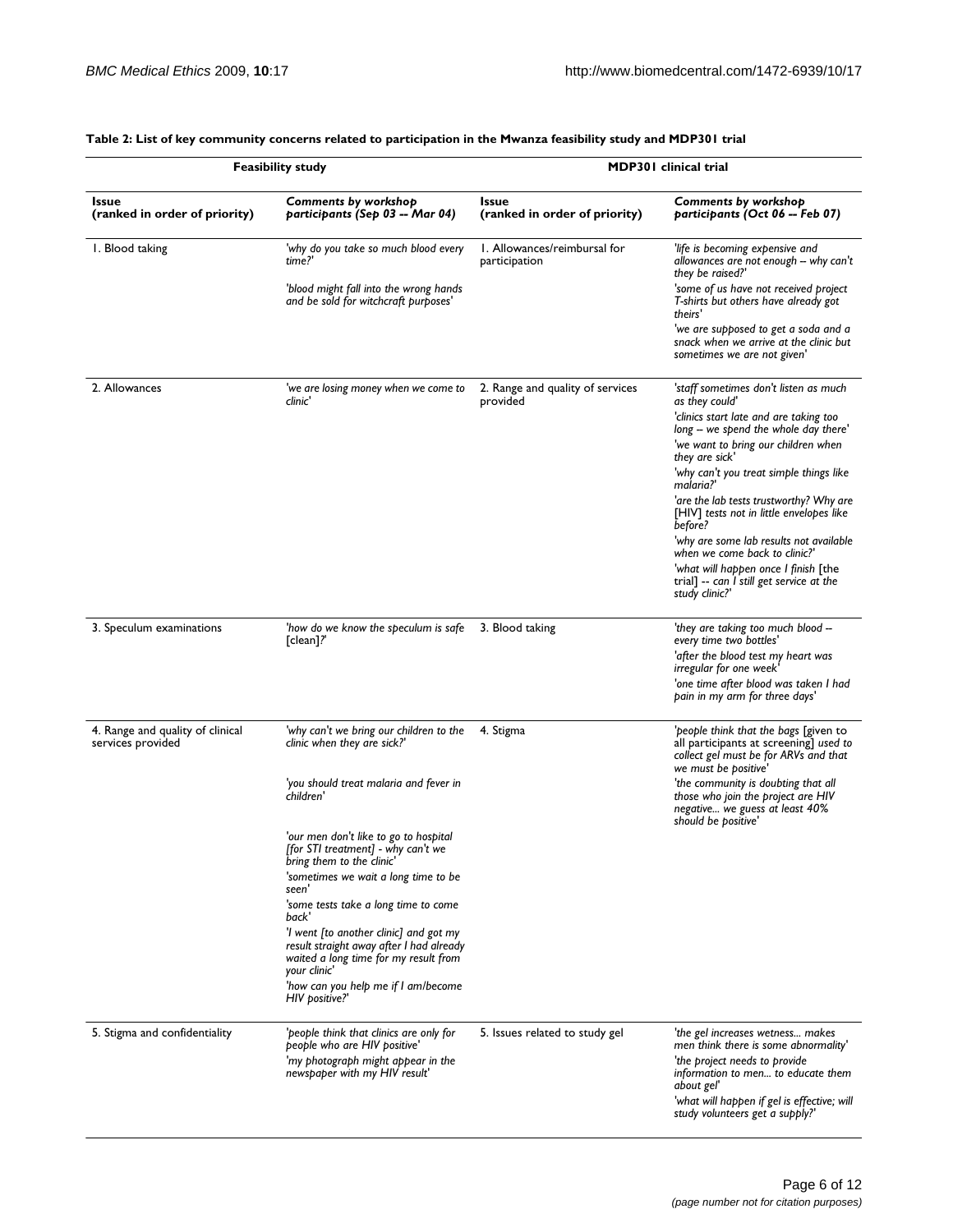pants and procedures instituted to monitor STI service uptake and to consolidate partnership working with designated specialist providers in Mwanza, but there has been less success in child health services (Table [3\)](#page-7-0). Finally, the project has made a commitment to provide services to women working in food and recreational facilities in Mwanza, irrespective of whether they are currently trial participants, but does ask they have at least attended a trial screening visit or been involved in the earlier feasibility or pilot studies.

#### *Case studies*

Another area in which the research team, community representatives and stakeholders experienced difficulties was in trying to decide where researchers' responsibility and obligation to individual participants ended. The following case study illustrates some of the ethical dilemmas faced.

#### *Case study: Acute psychosis and multiple vitamin deficiencies secondary to alcoholism*

Researchers involved in the management of this case (Figure [3\)](#page-9-0) felt that they had a clear duty of care to this participant and that it was appropriate to use whatever project resources were required to avert a life threatening situation. Ethically and morally we believe it would be difficult to argue against this position. There was, however, some debate within the research team as to whether our actions could be viewed as inappropriate in the context of our working definition of SoC based on access to the best locally-available care, since the level of assistance provided was clearly in excess of that available to members of the community outside the study population i.e. women who were not working in eligible food or recreational facilities in Mwanza. Having become involved in this patient's care, it was also unclear at what point and how we would decide whether or not to continue our assistance, including financial support. For example, would it still be appropriate for the project to pay for the costs of referral to a regional medical centre (e.g. in Dar es Salaam or Nairobi) should the patient's condition indicate that this was necessary? Finally, some members of the team were concerned that our actions could be misunderstood in the community as being part of some sort of 'cover up' to remove a woman experiencing severe side effects due to her participation in the trial from further public scrutiny. Consultation with community representatives and members of the CAC and SAG subsequent to these events revealed that the opposite was in fact the case: the prevailing view in the community was that the project 'truly cared about the women' participating in the trial and was prepared to go to great lengths to assist them should they encounter problems, even if these problems appeared unrelated to trial participation.

#### <span id="page-6-0"></span>**Responsibility to participants found to be HIV positive**

*The research team has an ethical obligation to ensure that participants identified as HIV positive during the trial (either at screening or during follow-up) have effective access to the best services locally available including antiretroviral drugs and community-based care and support* 

*This obligation includes sustainable, post-trial access to these services*

#### **Responsibility with regard to a successful trial outcome**

*Post-trial access to study product, if confirmed to be a safe and effective vaginal microbicide for HIV prevention, is a moral imperative*

#### **Responsibility to family members and children**

*Researchers have a moral obligation to the families of study participants and should ensure as a minimum that the children and spouses of trial subjects are able to access appropriate local health services as required* 

#### **Responsibility to the community**

*Wherever possible, researchers should provide the same SoC to members of the community from which study participants are drawn; in this case, all women working in food and recreational facilities in Mwanza City*[34]

#### Figure 2

**Key recommendations of the MDP Mwanza Stakeholders Advisory Group**.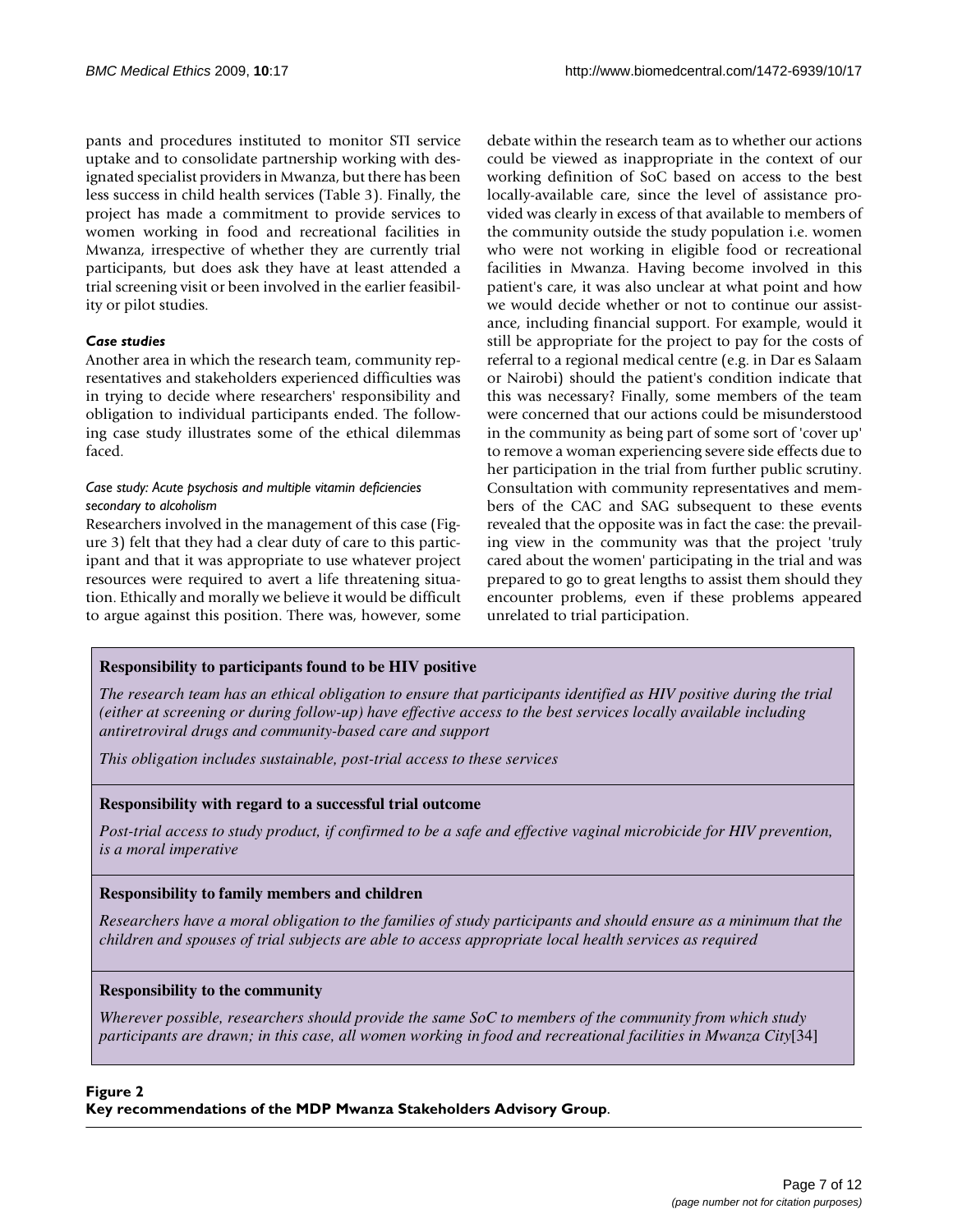#### <span id="page-7-0"></span>**Table 3: Issues and constraints to SoC package implementation**

| Service area and key issues                                                                                                                                                                                                                                                                                                                                                                                                                                                                                                                                                                      | <b>Comments/Action taken</b>                                                                                                                                                                                                                                                                                                                                                                                                                                                                                                                                                                                                                                                                                                                                                                                                                                                                                                                                                                                                                                                                                                                                                                                                                                        |  |
|--------------------------------------------------------------------------------------------------------------------------------------------------------------------------------------------------------------------------------------------------------------------------------------------------------------------------------------------------------------------------------------------------------------------------------------------------------------------------------------------------------------------------------------------------------------------------------------------------|---------------------------------------------------------------------------------------------------------------------------------------------------------------------------------------------------------------------------------------------------------------------------------------------------------------------------------------------------------------------------------------------------------------------------------------------------------------------------------------------------------------------------------------------------------------------------------------------------------------------------------------------------------------------------------------------------------------------------------------------------------------------------------------------------------------------------------------------------------------------------------------------------------------------------------------------------------------------------------------------------------------------------------------------------------------------------------------------------------------------------------------------------------------------------------------------------------------------------------------------------------------------|--|
| <b>STI</b> services for trial participants<br>Many trial participants do not receive the results of laboratory STI tests<br>at their next scheduled visit<br>Some participants do not receive appropriate and timely additional<br>treatment as indicated by their STI laboratory test results                                                                                                                                                                                                                                                                                                   | Team meetings involving clinic and data management staff suggest these<br>issues arose due to a combination of: difficulty tracing participants in the<br>community to ask them to return for further treatment; difficulty<br>ensuring continuity of care between visits due to high clinic through-put<br>and multiple clinical staff (participants not assigned designated clinician);<br>and inadequate systems and procedures to flag new test results (so that<br>even when participants did return to clinic and STI test results were<br>present in their study folder, appropriate treatment was not always<br>given)<br>Systems for reporting STI tests were reviewed and modified Feb 08 to<br>shorten turnaround time between testing and release of results to clinic<br>Reporting system modified to expedite the printing of all positive<br>laboratory results and their prompt release to clinicians resulting in<br>targeted community follow-up e.g. participants requiring additional<br>treatment following initial syndromic-based STI management<br>Clinical tools developed to facilitate continuity of care training of<br>clinicians modified to emphasize the importance of full review and<br>continuity of care at each clinical visit |  |
| <b>STI</b> services for sexual partners<br>Trial participants complained that although they are being treated for<br>STIs at study clinics they are at risk of re-infection because their sexual<br>partners refuse to attend STI referral services<br>A review of referral service utilisation in Jan07 (based on an internal<br>review of trial records and referral centre notification slips) indicated<br>poor uptake by male sexual partners $($ < 30%)<br>Trial participants have continued to request that sexual partners receive<br>treatment in study clinics rather than by referral | An internal review conducted in Jan 2007 concluded that systems for<br>monitoring and evaluating service uptake be strengthened; that staff at<br>the referral centre receive regular updates on the trial and training in<br>relevant trial procedures (e.g. adverse event reporting in men); and that<br>a greater focus be placed on male participation and support for the trial<br>through community outreach activities. Despite implementing these<br>initiatives, estimated service uptake remained < 30% in the year to Jul<br>2008.<br>The issue of treating partners at study clinics has been explored several<br>times in CAC and SAG meetings with the consensus view that study<br>clinics have been established as 'a service for women provided by<br>women' and that treating men at the same clinics would impact<br>negatively on women's experience of clinic attendance and the trial.                                                                                                                                                                                                                                                                                                                                                        |  |
| Care and support for women living with HIV<br>A review of referral service utilisation in Jan07 (based on an internal<br>review of trial records and referral centre notification slips) indicated<br>poor uptake among women referred to the local collaborating specialist<br>provider $(< 30\%)$                                                                                                                                                                                                                                                                                              | During an internal review in Jan07, clinic staff were advised to emphasise<br>the positive aspects of referral and to reaffirm that antiretroviral therapy<br>can produce dramatic improvements in health and quality of life, even<br>among those who present relatively late. Additional counselling and<br>support were also offered to facilitate uptake but despite these<br>measures, estimated service uptake remained < 30% in mid-2008.<br>Informal discussions with community representatives at workshops and<br>CAC meetings have highlighted a number of potential constraints to<br>service uptake, including stigma, travel and opportunity costs. These<br>issues are being investigated in the Barriers Study that will inform local<br>and national policy on ART access among vulnerable at-risk groups.                                                                                                                                                                                                                                                                                                                                                                                                                                         |  |
| Gynaecology, general medical and child health<br>All women with suspected cervical carcinoma and/or other<br>gynaecological abnormalities on speculum examination have to date<br>received specialist care in Mwanza<br>It has not been possible to track general medical and child health service<br>uptake.<br>Trial participants have continued to request that children receive<br>treatment in study clinics rather than by referral                                                                                                                                                        | A new Breast and Cervical Cancer Screening Clinic is being established<br>at a tertiary care hospital in Mwanza in 2009.<br>Plans to implement visual inspection with acetic acid (VIA) in Dar es<br>Salaam and Mwanza are on-going (K Shapiro, personal communication)<br>Better systems for tracking service uptake following referral are<br>required in future clinical trials in Mwanza.<br>CAC and SAG meetings have discussed service provision for children<br>periodically during the trial but on each occasion have accepted that a<br>combination of logistical, funding, human resource, sustainability and<br>other issues make it difficult for the MDP301 Mwanza trial team to<br>provide child health services directly via study clinics. All parties have<br>agreed that this issue be carefully assessed in future trial design.                                                                                                                                                                                                                                                                                                                                                                                                                |  |

#### *Case study: Vaginal bleeding due to ectopic pregnancy*

In another example, a woman with heavy vaginal bleeding received specialist medical care and confirmation of a provisional diagnosis of ectopic pregnancy within hours of presentation at an MDP Mwanza trial clinic following the urgent intervention of the research team. Researchers again felt they had a clear moral obligation to this participant and that it was appropriate to mobilise all resources necessary (including staff time; project vehicles; specialist referral, diagnostic, treatment and in-patient costs) to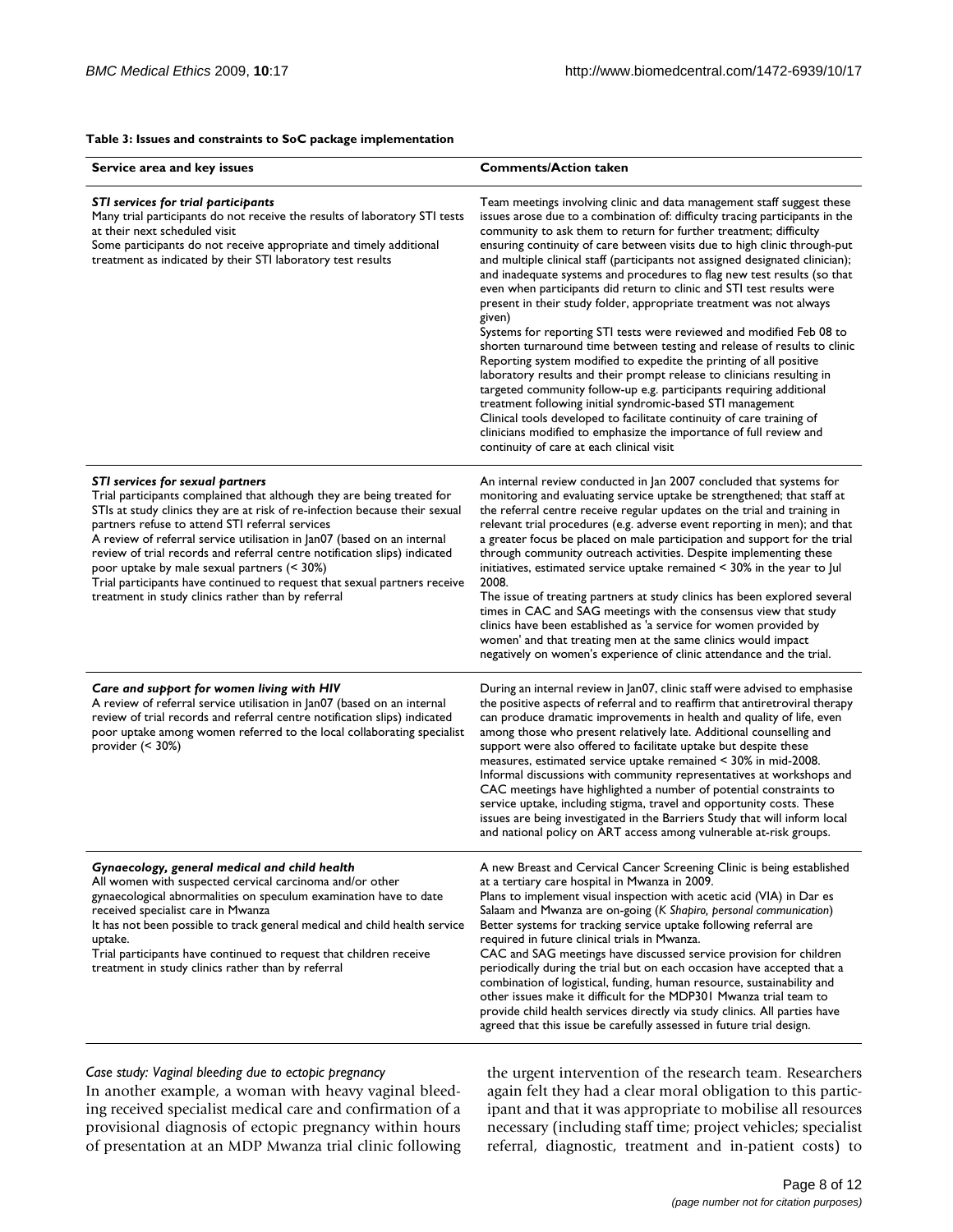ensure access to the best possible care available locally, even if this would have been impossible for her were she not enrolled in the MDP301 trial.

## **Discussion**

Participatory methodologies enabled effective partnerships between researchers, participant representatives and community stakeholders to be developed during a vaginal microbicide trial in Mwanza, Tanzania and facilitated open dialogue and consensus on what constitutes an appropriate standard of clinical care in this setting. By actively seeking input from a combination of primary and secondary stakeholders we were able to capture a broad range of information from the practical and highly-specific (advising how study clinics might be more effectively and appropriately implemented) to the conceptual (researchers' moral and ethical obligations to trial participants, their families and the broader community).

The Mwanza experience reflects that of researchers and ethics committees in other resource-limited settings where locally-available levels of health care have been taken into account when determining what constitutes appropriate SoC rather than attempting to provide the highest possible SoC as advocated in the Declaration of Helsinki [[1](#page-10-0),[2](#page-10-1)]. For example, a recent systematic review of 73 clinical trials of HIV prevention and treatment ( $n = 34$ ); malaria prevention ( $n = 29$ ); and tuberculosis treatment ( $n = 13$ ), all conducted in sub-Saharan Africa, found that only 16% provided therapy consistent with the 'best current' standards of clinical care based on internationally agreed guidelines, such as those produced by the International AIDS Society or the World Health Organization [[15\]](#page-11-5).

Our approach closely follows that advocated by Shapiro and Benatar, who describe a seven step framework (Figure [4\)](#page-10-2) to guide improved standards of care, based upon the core principles of equity, social justice and beneficence  $[16]$  $[16]$  $[16]$ .

How well does our research measure up to this framework? The MDP301 Trial in Mwanza has been conducted in a specific occupational group within a defined geographical area among women vulnerable to HIV/STI infection, social harm and stigmatisation[\[25](#page-11-15)[,27](#page-11-17)]. By actively involving women who consider themselves part of a community defined by occupation, geography and research participation; by establishing collaborative partnerships within the broader local community; by defining key elements of SoC; and by providing evidence-based interventions (such as STI syndromic management; VCT and risk reduction counselling) a locally-appropriate care package was developed. The feasibility study, pilot study and clinical trial have all been implemented through communitybased clinics allowing women who are typically marginalised within the broader Mwanza community, and who thereby find it difficult to access basic health services, to receive high-quality, evidence-based care. In such settings, we believe it is a moral imperative to attempt to close gaps in health care within communities and that researchers should actively seek to 'ratchet up' the standard of care available to the most vulnerable members of society[[16,](#page-11-12)[24\]](#page-11-13). The MDP and wider Mwanza research group have attempted to link research and justice by investigating options for the introduction of cervical cancer screening and colposcopy at population-level in Mwanza and by facilitating specialist training in genitourinary and HIV medicine to consolidate local quality health care provision. Finally, a significant proportion of the MDP Mwanza budget is already allocated to health service provision in order to establish and maintain an entirely new community-based health service.

Despite an approach based on the Seven-Step Framework, the realities of trial implementation in a complex resource-poor setting meant that several key SoC elements were implemented with only partial success, most importantly adequate provision of care for women found to be HIV seropositive during the trial and STI treatment services for male sexual partners. A recent review by the Global Campaign for Microbicides (GCM), which mapped SoC at microbicide trial sites in Benin, Ghana, Nigeria, South Africa, Tanzania and Zimbabwe[\[12\]](#page-11-2), found such difficulties to be common across all African trial sites and urged those funding, sponsoring and coordinating HIV prevention research to continue striving to 'ratchet up' local standards of care in communities hosting clinical trials. Key recommendations of the review include the need for a greater emphasis on partnership working with communities and local health service providers (co-location, skills sharing and capacity building); use of referrals as a mechanism for care; identification and reduction of barriers to accessing care; and greater communication and information sharing within the HIV prevention research field to highlight approaches that appear to work and those that do not. The limited resources available for clinical trials in developing countries mean that community stakeholders, researchers and sponsors will continue to face extremely difficult choices when attempting to reconcile the immediate needs of trial participants with the potential for longer term benefit to the wider community.

Can community-level and individual SoC considerations be reconciled in HIV prevention research? Deciding the extent and limits of researchers' involvement in the management of complex medical problems and emergencies arising in settings such as Mwanza is problematic. Our obligation and duty of care to participants has been tested by a number of specific case studies, which suggest that in addition to developing and agreeing broad SoC guidelines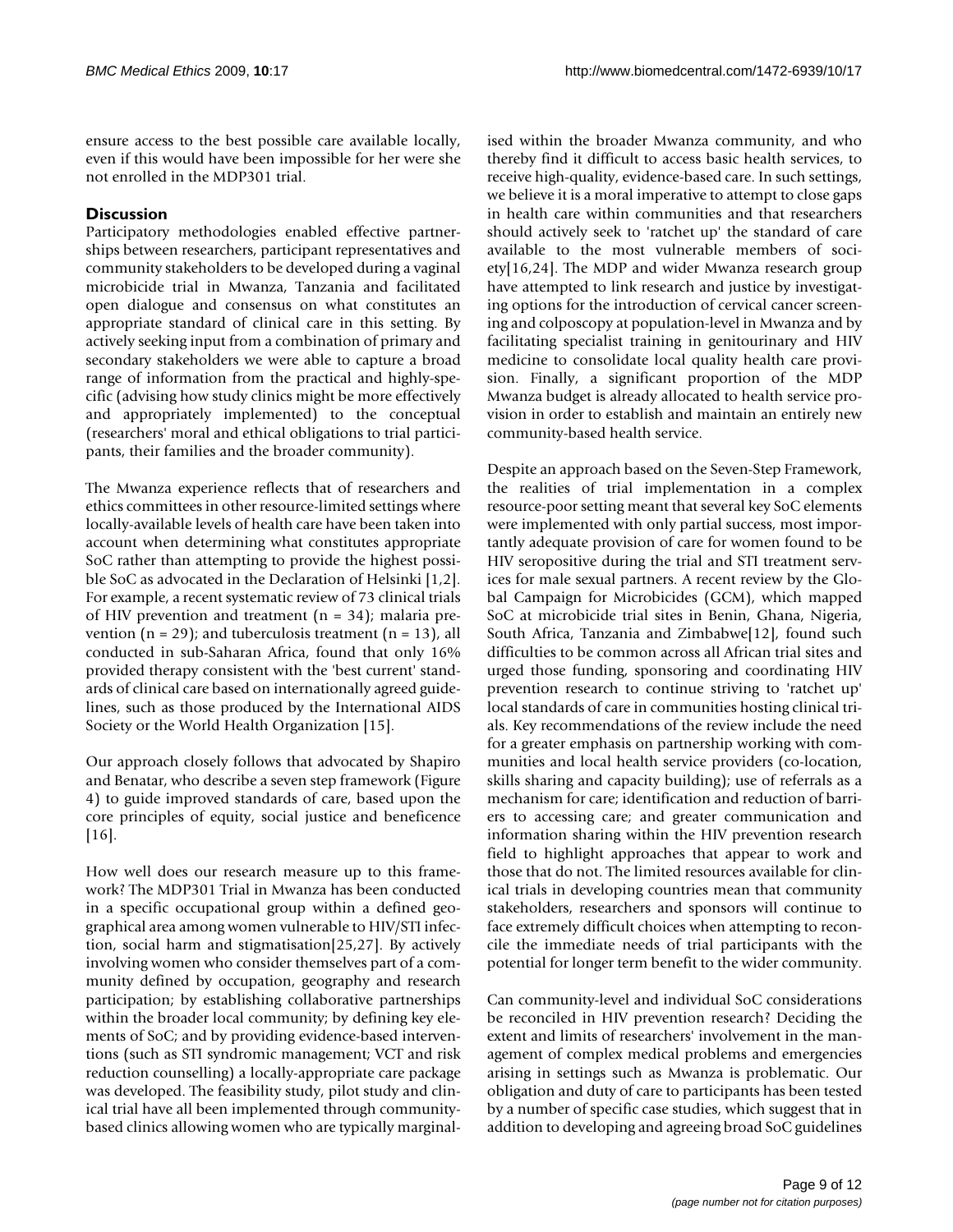<span id="page-9-0"></span>Family members reported that a trial participant had been discharged from a local hospital following admission for cerebral malaria but that she remained unwell at home, was unable to re-attend the trial clinic and that they were concerned for her health. The participant was unable to return to hospital due to lack of money for transport and hospital fees.

Senior site staff visited the participant at home (a) and found that she had in fact been admitted with acute psychosis and on examination, there was clinical evidence of pellagra (b, c) and Wernicke-Korsakoff syndrome, as a result of multiple vitamin deficiencies secondary to long-standing alcohol dependency.

The project supplied a project vehicle to transport her from the community to hospital; provided funds for her emergency re-admission, located and procured appropriate medicines through the private sector for her immediate and on-going inpatient treatment.

*Was it appropriate to use project resources in this way given that this standard of clinical care would not have been available to non-trial participants?* 





and principles in any given developing country research environment there will always be a need to make case-bycase decisions. We suggest that by establishing effective, open and trusting partnerships with local communities and stakeholders, researchers will be better equipped to make informed choices in difficult circumstances and to take decisions that make sense in the specific context in which they work. Whilst individual high-profile clinical cases are important, it is vital that researchers monitor trial participants' access to and uptake of routine, nonemergency health services and consider operational research to clarify potential barriers and constraints in order to inform future research program implementation.

## **Conclusion**

Participatory methodologies enabled effective partnerships between researchers, participant representatives and community stakeholders to be developed in Mwanza, Tanzania and facilitated local dialogue and consensus on what constitutes a locally-appropriate standard of care in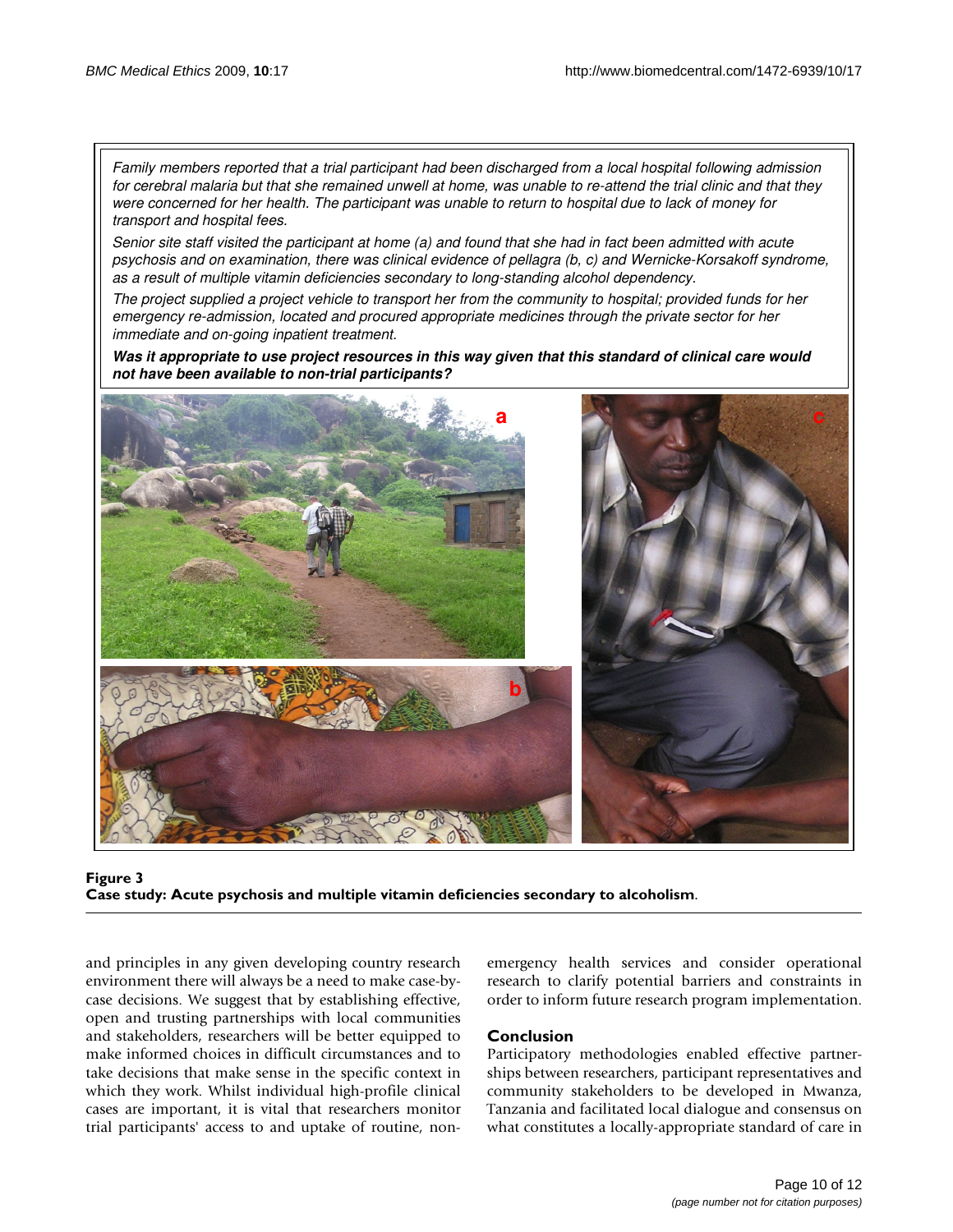#### <span id="page-10-2"></span>**1. Involve the community**

in the design, implementation, monitoring and evaluation of research including clinical care components and services

#### **2. Determine the elements of standard of care**

The specific issues to be addressed in a particular research setting or community need to be clearly defined prior to the start of the research

#### **3. Form partnerships**

with MoH, communities, church and faith-based organisations, youth groups, CBOs, NGOs, donors and development partners to ensure efficient and effective referral systems are established

#### **4. Provide proven prevention and care**

Researchers have an obligation to ensure that clinical care provided through any new or existing research project is evidence-based i.e. proven in clinical trials to be effective for HIV prevention and care in resource-poor settings

## **5. Ensure benefits to both participants and community**

Researchers and communities should explore ways in which enhanced services for trial participants could be more broadly accessible to ensure equity and prevent dual standards of care

#### **6. Link research to enhancing justice**

Research projects have a moral obligation to progressively ratchet up standards of health care in developing countries in order to start reversing the gross injustice of global disparities in health between rich and poor

## **7. Increase funding**  Researchers and funding agencies should allocate a greater proportion of research funds for improved SoC in the resource-poor settings in which research is to be conducted

## Seven-Step Framework towa **Figure 4** rds improved Standards of Care (adapted from Shapiro & Benatar, 2005 [\[16](#page-11-12)]) **Seven-Step Framework towards improved Standards of Care (adapted from Shapiro & Benatar, 2005** [[16](#page-11-12)]).

the context of a phase III vaginal microbicide trial in this setting.

#### **Competing interests**

The authors declare that they have no competing interests.

#### **Authors' contributions**

All authors contributed to the development and revision of draft manuscripts, read and approved the final version of the manuscript. AV, CS, and SL designed and coordinated participatory research and community liaison activities, coordinated and managed fieldwork, data collection, analysis and interpretation with support and guidance from JC, SMc and RH. All authors contributed to the design and development of locally-specific standard of care guidelines. AV conducted the literature review, drafted the manuscript and incorporated revisions into the final version for publication in an iterative process involving input from all co-authors.

#### **Acknowledgements**

Our special thanks go to the women of Mwanza who participated in the study and in particular to members of the Community Advisory Committee and Stakeholders Advisory Group who gave invaluable advice and guidance. We thank our colleagues at the National Institute for Medical Research, Mwanza, Tanzania and the African Medical and Research Foundation, Mwanza, Tanzania for their support and assistance in carrying out this research. We also acknowledge the contribution of Dr Richard Mutemwa (Community Liaison Group Coordinator), Microbicides Development Programme, University of Southampton, UK; Dr Deborah Watson-Jones (African Medical and Research Foundation, Mwanza, Tanzania and London School of Hygiene and Tropical Medicine, UK); and Professor Solomon R Benatar (Department of Medicine & Bioethics, University of Cape Town Observatory, Cape Town, South Africa).

#### **References**

- <span id="page-10-0"></span>1. Lie RK, Emanuel E, Grady C, Wendler D: **[The standard of care](http://www.ncbi.nlm.nih.gov/entrez/query.fcgi?cmd=Retrieve&db=PubMed&dopt=Abstract&list_uids=15082816) [debate: the Declaration of Helsinki versus the international](http://www.ncbi.nlm.nih.gov/entrez/query.fcgi?cmd=Retrieve&db=PubMed&dopt=Abstract&list_uids=15082816) [consensus opinion.](http://www.ncbi.nlm.nih.gov/entrez/query.fcgi?cmd=Retrieve&db=PubMed&dopt=Abstract&list_uids=15082816)** *J Med Ethics* 2004, **30(2):**190-193.
- <span id="page-10-1"></span>2. McMillan JR, Conlon C: **[The ethics of research related to health](http://www.ncbi.nlm.nih.gov/entrez/query.fcgi?cmd=Retrieve&db=PubMed&dopt=Abstract&list_uids=15082819) [care in developing countries.](http://www.ncbi.nlm.nih.gov/entrez/query.fcgi?cmd=Retrieve&db=PubMed&dopt=Abstract&list_uids=15082819)** *J Med Ethics* 2004, **30(2):**204-206.